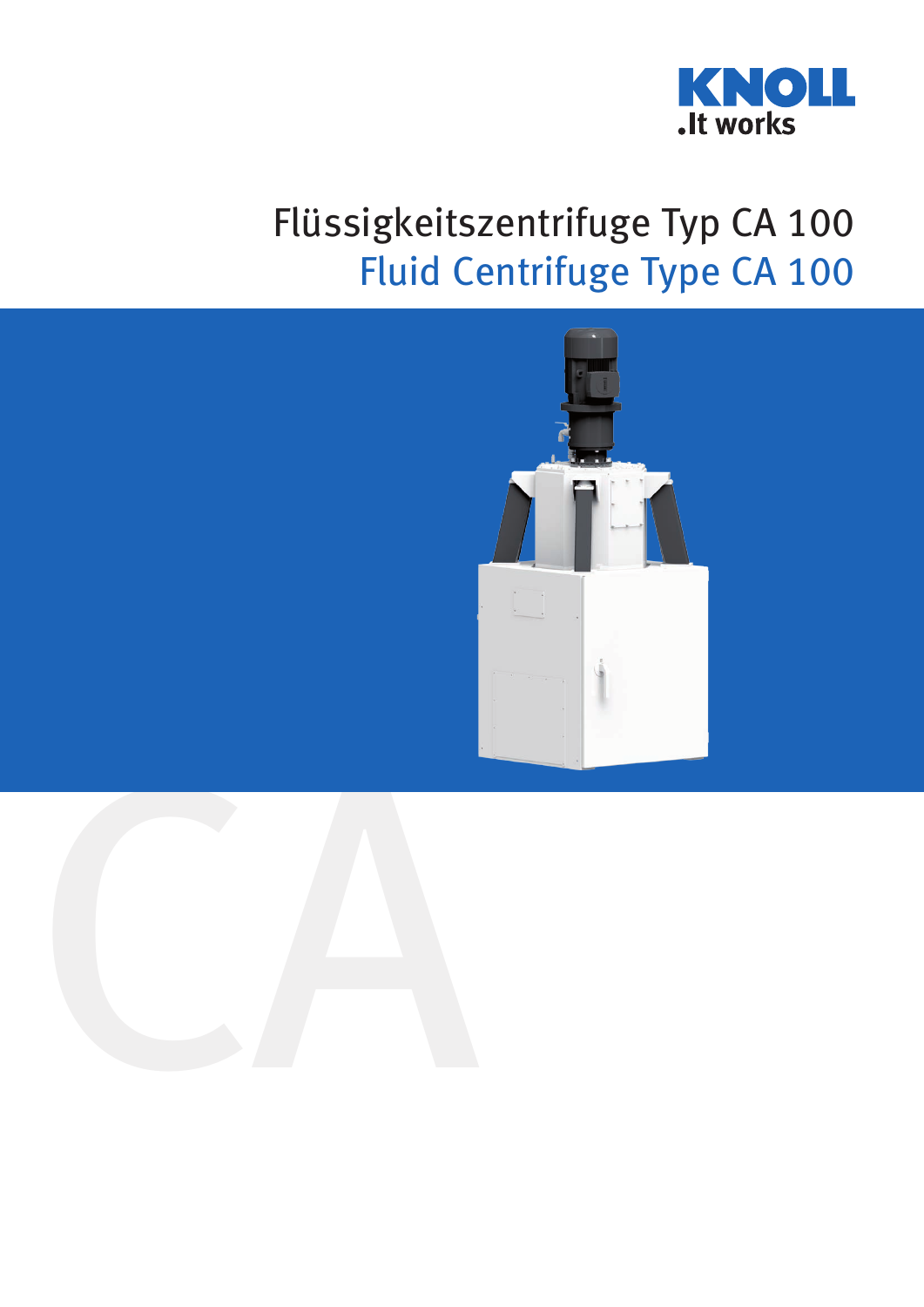## **Eigenschaften. Properties.**



Sehr gutes Preis-Leistungs-Verhältnis.

Very good price/ performance ratio.



Kurzer Regenerationszyklus durch mechanisches Bremssystem.

Short regeneration cycle thanks to mechanical brake system.

**3** Frequenzgeregelter, ver-

via clutch.

über Kupplung. Frequency-controlled, wear-resistant direct drive

schleißfreier Direktantrieb

## **Funktion. Function.**



### **Einsatzbereiche. Areas of Application.**

Die automatische Flüssigkeitszentrifuge CA 100 ist ein Zentrifugalabscheider zur kontinuierlichen Feinstreinigung von Kühlschmierstoffen (KSS) und anderen industriellen Prozessflüssigkeiten.

Hauptmerkmale sind die hohe Abscheideleistung bis in kleinste Partikelbereiche und die automatische Schmutzentleerung. Damit ist das Produkt ideal geeignet zur Badpflege an zentralen KSS-Aufbereitungssystemen und Einzelmaschinen. Sie verhindert die Aufkonzentration feinster Partikel aus Stahl, Hartmetall, Silizium, Keramik, Graphit, u.s.w. Weitere Einsatzbereiche sind die Schlammkonzentration von Rückspülfiltern sowie die Vollstromreinigung kleinerer Flüssigkeitsmengen von Feinstbearbeitungsprozessen.

The CA 100 automatic fluid centrifuge is a centrifugal separator for continuous superfine filtering of cooling lubricants and other industrial process fluids.

Its main features are high separating capacity down to the smallest particle ranges and automatic sludge draining. The product is thus ideally suitable for bath upkeep on central cooling-lubricant preparation systems and single machines. This prevents the concentration of finest particles of steel, hard metal, silicon, ceramics, graphite, etc. Further areas of application are sludge concentration of backflush filters and full-flow filtering of smaller fluid quantities in superfinishing processes.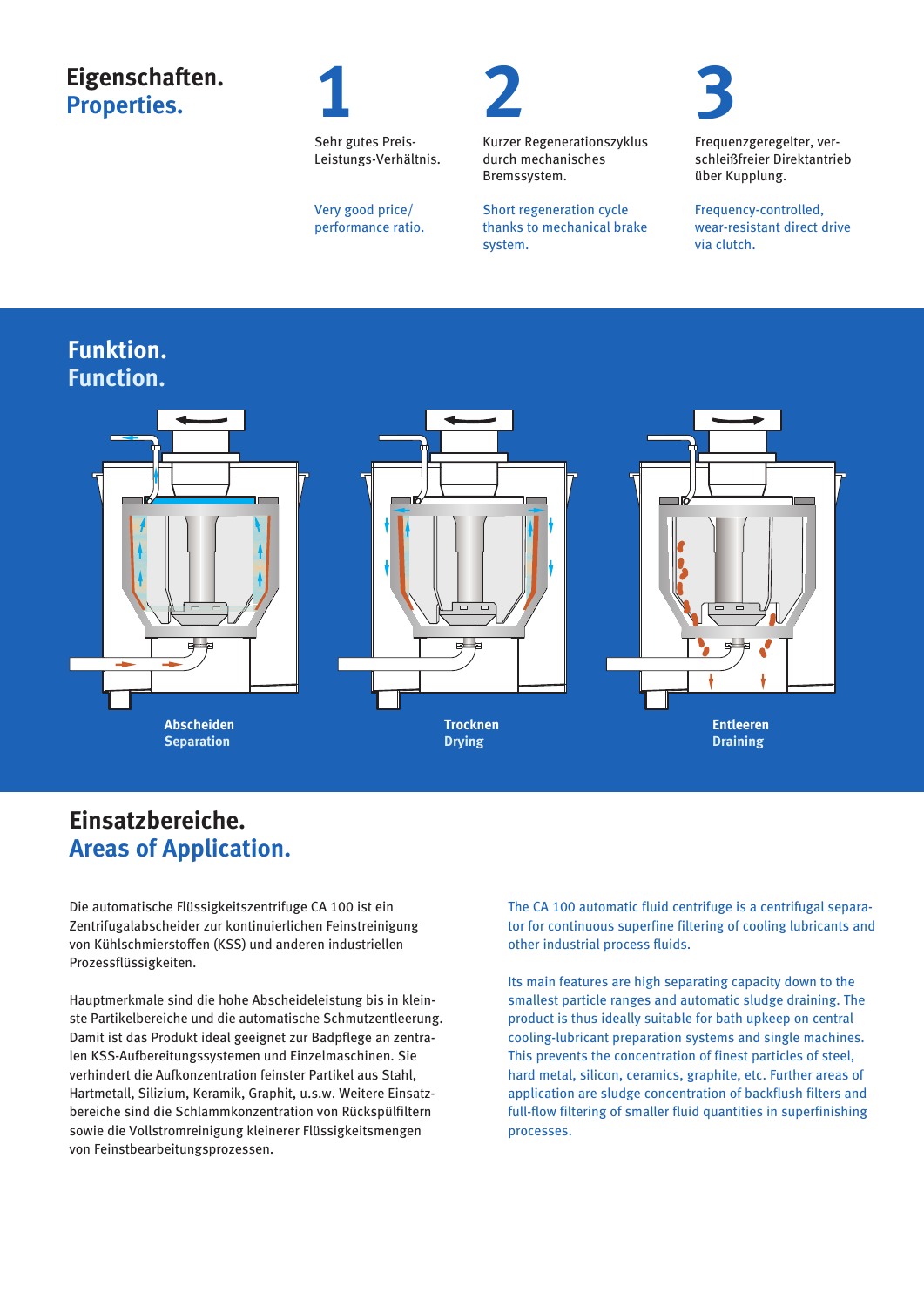

Schall- und Ölnebeldämmung durch Verschlussklappe.

Sound and oil-mist attenuation by shutter flap.



Elektronische Vibrationsüberwachung mit automatischer Stoppfunktion.

Electronic vibration monitoring with automatic stop function.



Getrennte Drehzahlüberwachung von Motor und Trommel.

Separate speed monitoring of motor and drum.

Automatische Spülung von Rotor und Fliehkraftventilen.

**7**

Automatic flushing of rotor and centrifugalforce valves.

Pult-Schaltschrank, flexibel an 2 Seiten aufstellbar.

**8**

Flexible control console, can be erected on 2 sides.

#### **1. Abscheiden**

Die Trommel beschleunigt auf Maximaldrehzahl. Nach dem Eintritt der verschmutzten Flüssigkeit verteilt sie sich durch die Fliehkräfte ringförmig an der Trommelwand. Da die Schmutzpartikel eine höhere Dichte als die Flüssigkeit aufweisen, wandern sie nach außen und sammeln sich an der Trommelwand. Ein Schälrohr nimmt die gereinigte Flüssigkeit auf und fördert sie aus der Trommel.

#### **2. Trocknen**

Nach einer einstellbaren Zeit stoppt die Flüssigkeitszufuhr. Bei reduzierter Drehzahl öffnen die Fliehkraftventile, durch die nun die Restflüssigkeit aus der Trommel austreten kann.

#### **3. Entleeren**

Die Bremse stoppt und blockiert die Trommel innerhalb von Sekunden. In umgekehrter Drehrichtung rotieren Kratzmesser mit geringer Drehzahl in der feststehenden Trommel. Der stichfeste Schmutz fällt nach unten aus der Zentrifuge.

#### **4. Spülen**

Die Trommel beschleunigt auf die Trocknungsdrehzahl und für eine gewisse Zeit strömt wieder Flüssigkeit in die Zentrifuge. Anschließend starten noch einmal die Trocknungs- und die Entleerungsphase (siehe 2. und 3.)

 $\overline{1}$ 

16

#### **1. Separation**

The drum accelerates to maximum speed. After entering the centrifuge, the fouled fluid is thrown by the centrifugal forces against the drum wall in a ring shape. Because the dirt particles have a higher density than the fluid, they float outwards and accumulate on the drum wall. A skimming tube takes up the filtered fluid and carries it out of the drum.

#### **2. Drying**

The supply of fluid stops after a settable period of time. At reduced speed the centrifugal-force valves open to allow the remaining fluid to leave the drum.

#### **3. Draining**

The brake stops and blocks the drum within seconds. Scraper blades rotate in the reverse direction at low speed in the stationary drum. The compact sludge drops out of the centrifuge.

#### **4. Flushing**

The drum accelerates to drying speed and fluid is again admitted into the centrifuge for a certain period of time. Then the drying and draining phases start again (see 2. and 3.)



Einzelzentrifuge komplett mit Steuerpult, Gestell und Schlammwagen

Single centrifuge complete with control console, frame and sludge carriage

Zentrifugen-Batterie mit zentralem Schlammförderer

Centrifuge battery with central sludge conveyor